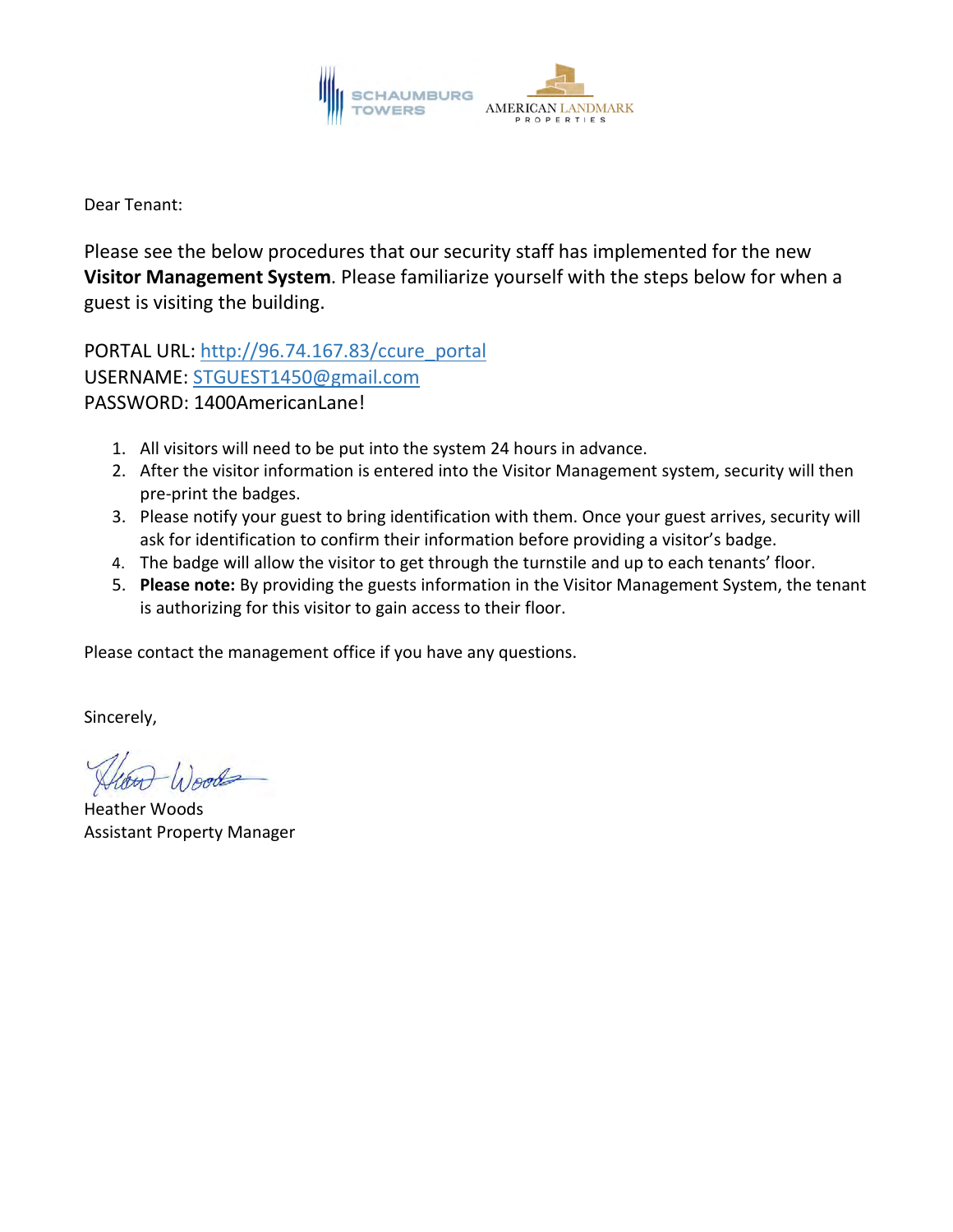

# **Schaumburg Towers Visitor Management Tenant Guide**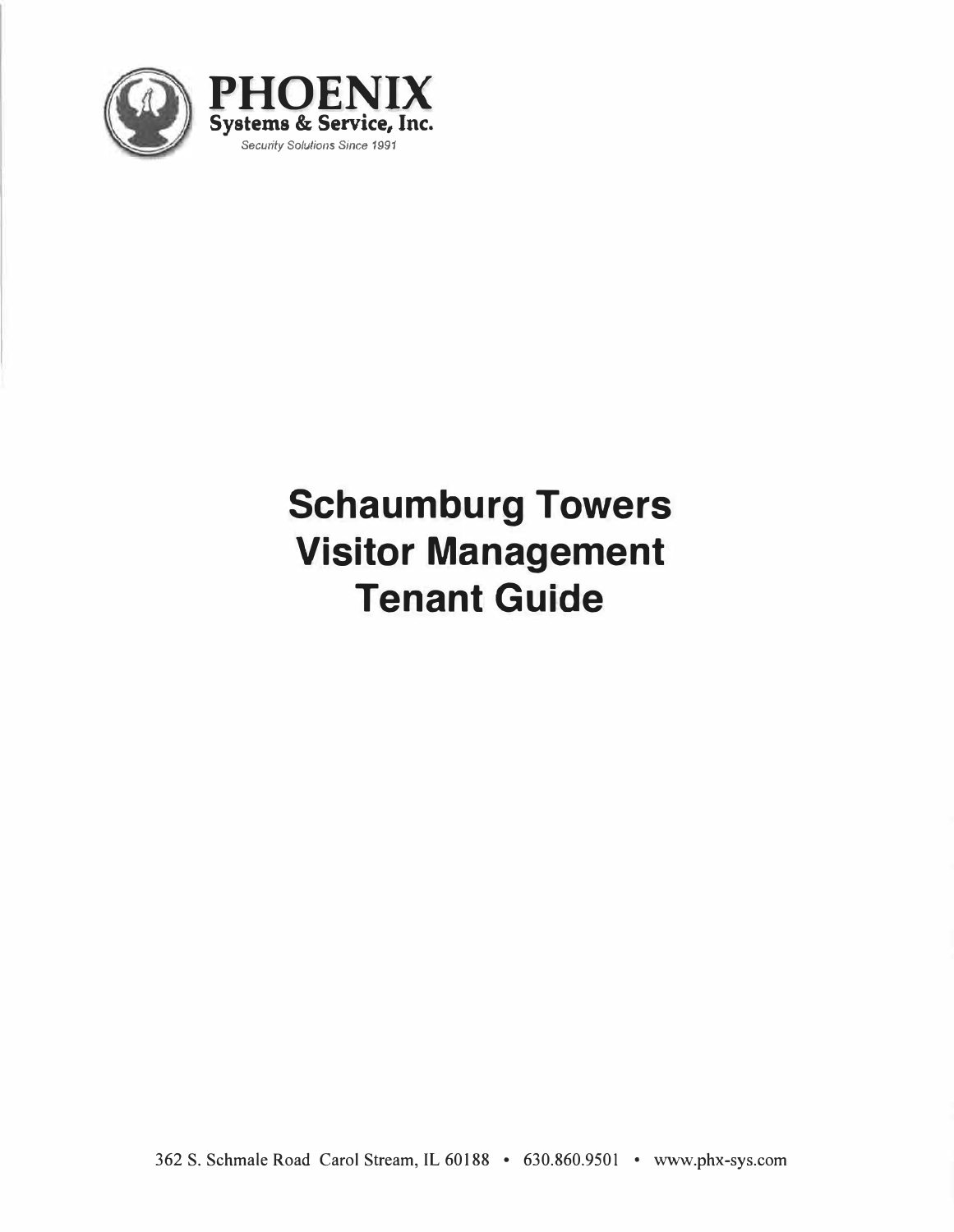- 1. Log into website: http:/196.74.167.83/ccure\_portal
- 2. Enter your credentials and Sign In.

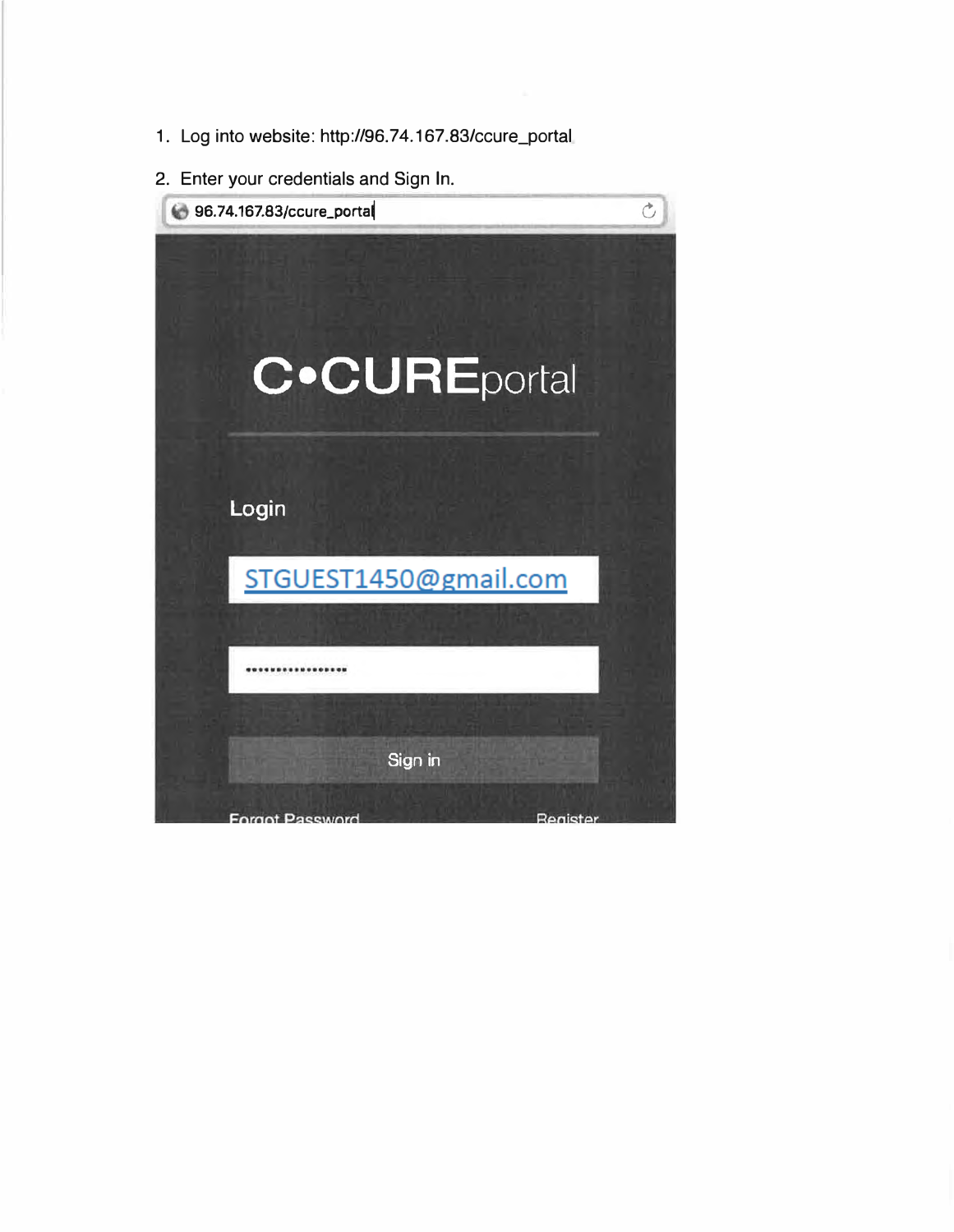| 3. Click on the area that the visitor will be entering from.<br>肛<br>$\bullet$ < |          |                                                                                                                                  | 36, 124, 66, 114    | e                 |            | O        | Ê         |
|----------------------------------------------------------------------------------|----------|----------------------------------------------------------------------------------------------------------------------------------|---------------------|-------------------|------------|----------|-----------|
| 进                                                                                |          | Phoenix Lang agie Sheets Howto - FileZilla Wiki How to pean Litera Support. Reynolds - C. Applications 126GB Flash  d) - Storage |                     |                   |            |          |           |
| alita@phx-sys.com<br>Alita, Jeff                                                 |          |                                                                                                                                  | $\mathbb O$ Refresh | 4 Change Password | $0$ Logaut | $Q$ Help | $A_{abc}$ |
|                                                                                  | My Sites |                                                                                                                                  |                     |                   |            |          |           |
|                                                                                  |          | <all sites=""></all>                                                                                                             |                     |                   | 6          |          |           |
|                                                                                  |          | Tower 1                                                                                                                          |                     |                   | O          |          |           |
|                                                                                  |          | Tower 2                                                                                                                          |                     |                   | Q          |          |           |
|                                                                                  |          | AND TO NOT LISE                                                                                                                  |                     |                   | Œ          |          |           |

5. Click on "New Visit" and select the template of the company that the visitor will be visiting.

| Calendar              |                       | ➊<br><b>New Visit</b>        |
|-----------------------|-----------------------|------------------------------|
|                       |                       | <no template=""></no>        |
|                       | Apr 27, 2019 11:00 PI | Paylocity [Default]          |
|                       |                       | Swiss Re [Default]           |
| (0 visitors)          |                       | Great American [Default]     |
|                       |                       | Northwest Pallet [Default]   |
| <b>Details</b>        |                       | Navigators [Default]         |
|                       |                       | Charles Industries [Default] |
| <b>Visit Site</b>     | Atrium [Default]      | 9                            |
| <b>Visit Template</b> | Paylocity [Default]   | ≔                            |
| <b>Name</b>           |                       |                              |
| <b>Description</b>    | <b>PAYLOCITY</b>      |                              |
|                       |                       | z.                           |
| <b>Dénui</b> Times    | 1/27/10               | $\sim$<br><b>ASCI DO-PE</b>  |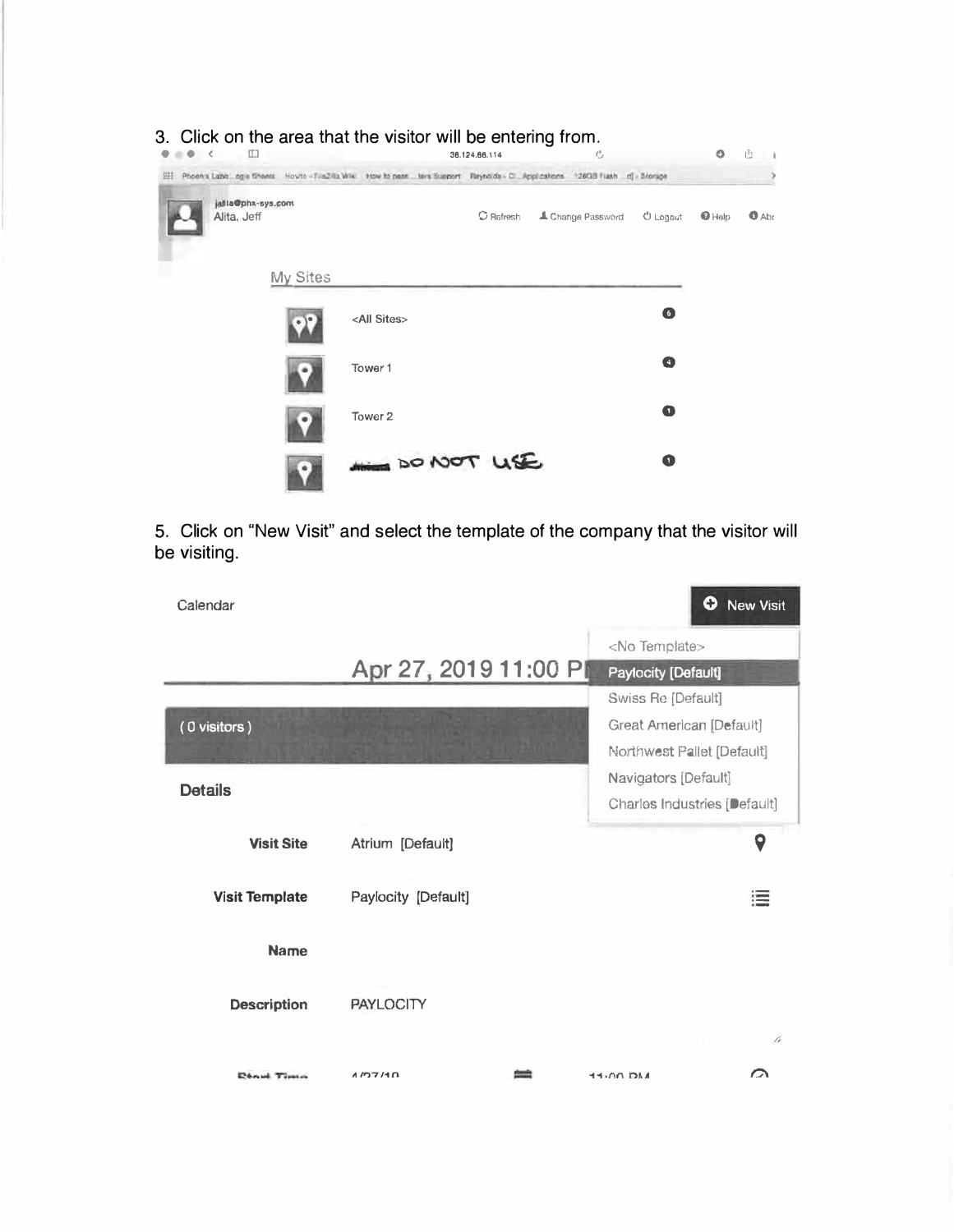| 吅<br>∢                                                                   |          |                | 38,124,68,114                          | Ö.                   | o                                                                         | rh.<br>- 61        |
|--------------------------------------------------------------------------|----------|----------------|----------------------------------------|----------------------|---------------------------------------------------------------------------|--------------------|
| Phoenix Lagic, agis Sheets Howts - Fix21's Volk How to paid  see Support |          |                |                                        |                      | Reynold - D., Augustone - 12008 Fash - 41-Stonge - January Listerynable 4 | $\gg$              |
| ARm, Jeff<br>Atrium -                                                    |          |                | $C$ Refresh                            | L Change Password    | <b>U</b> Louout<br>$\mathbf{\Theta}$ Help                                 | <b>B</b> About     |
| 10/27/17<br>after -                                                      | 齫        | Calendar       |                                        |                      |                                                                           | <b>Q</b> Now Visit |
| <b>C</b> Add Filler<br>Char Filer                                        |          |                |                                        | Oct 27, 2017 3:45 PM |                                                                           |                    |
| <b>◎ Got 27, 2017 1:11 FM</b><br>Dock Test (Wed, Jason (Default) )       | Vadurs 1 |                | Gie Dato ( 0 visitors ) i innocified). |                      | m                                                                         | M<br>m.            |
|                                                                          |          | Details        | $\bar{\mathbf{r}}$                     |                      |                                                                           |                    |
|                                                                          |          |                | Visit Site<br>Atrium (Default)         |                      |                                                                           | Ŷ                  |
|                                                                          |          | Visit Template |                                        |                      |                                                                           | 巨                  |
|                                                                          |          |                | Name                                   | SAM JONES            |                                                                           |                    |
|                                                                          |          |                | Description                            |                      |                                                                           |                    |
|                                                                          |          |                | Start Time<br>10/27/17                 | <b>Inc.</b>          | 3:45 PM                                                                   | D.<br>O            |
|                                                                          |          |                | End Time<br>10/27/17                   | ind <sup>1</sup>     | 4:45 PM                                                                   | O                  |
|                                                                          |          |                |                                        |                      |                                                                           |                    |

## 5. Fill in the details and timeframe of their arrival.

## 6. Click on the Visitors menu, and start typing in their name.

|                    | Gia Dato ( 0 visitors ) (modified) |                               |        | TIII | r's |             |  |
|--------------------|------------------------------------|-------------------------------|--------|------|-----|-------------|--|
| <b>Details</b>     |                                    | G                             |        |      |     |             |  |
| <b>Hosts</b>       |                                    |                               |        |      |     | O           |  |
| <b>Visitors</b>    |                                    |                               |        |      |     | $\bullet$   |  |
|                    | <b>Add Visitor</b>                 | Entor Visitor Nacon or conall |        |      |     |             |  |
| Instructions       |                                    |                               | $\sim$ | ×    |     |             |  |
| <b>Attachments</b> |                                    |                               |        |      |     | $\mathbf 0$ |  |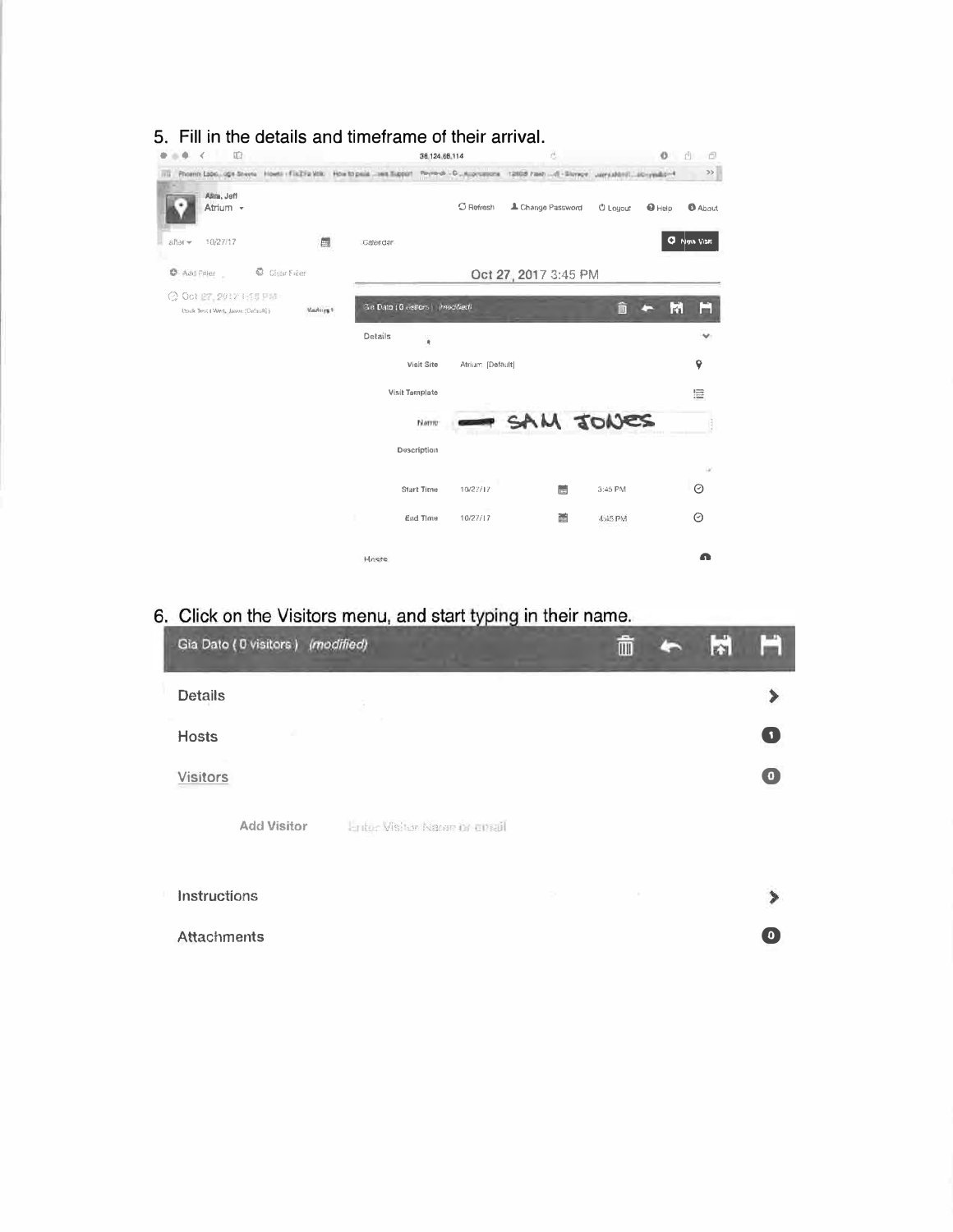7. After typing the name, click on "Create New Visitor".  $\overline{\text{max}}$ 



they are correct, click Save.

| <b>Create New Visitor</b> |               | <b>C</b> |  |
|---------------------------|---------------|----------|--|
|                           |               |          |  |
|                           |               |          |  |
| Last Name*                | 1<br>29.      |          |  |
| <b>First Name</b>         | Visitor       |          |  |
| <b>Email Address</b>      | Email Address |          |  |
|                           |               |          |  |

Save

**0** 

9. The visitor name will populate at the bottom of the section when saved. Add additional names if needed.

Visitors

|  | <b>Add Visitor</b> | Enter Visitor Nama di ameli |
|--|--------------------|-----------------------------|
|--|--------------------|-----------------------------|

1, Visitor

Edit  $\overline{\phantom{a}}$